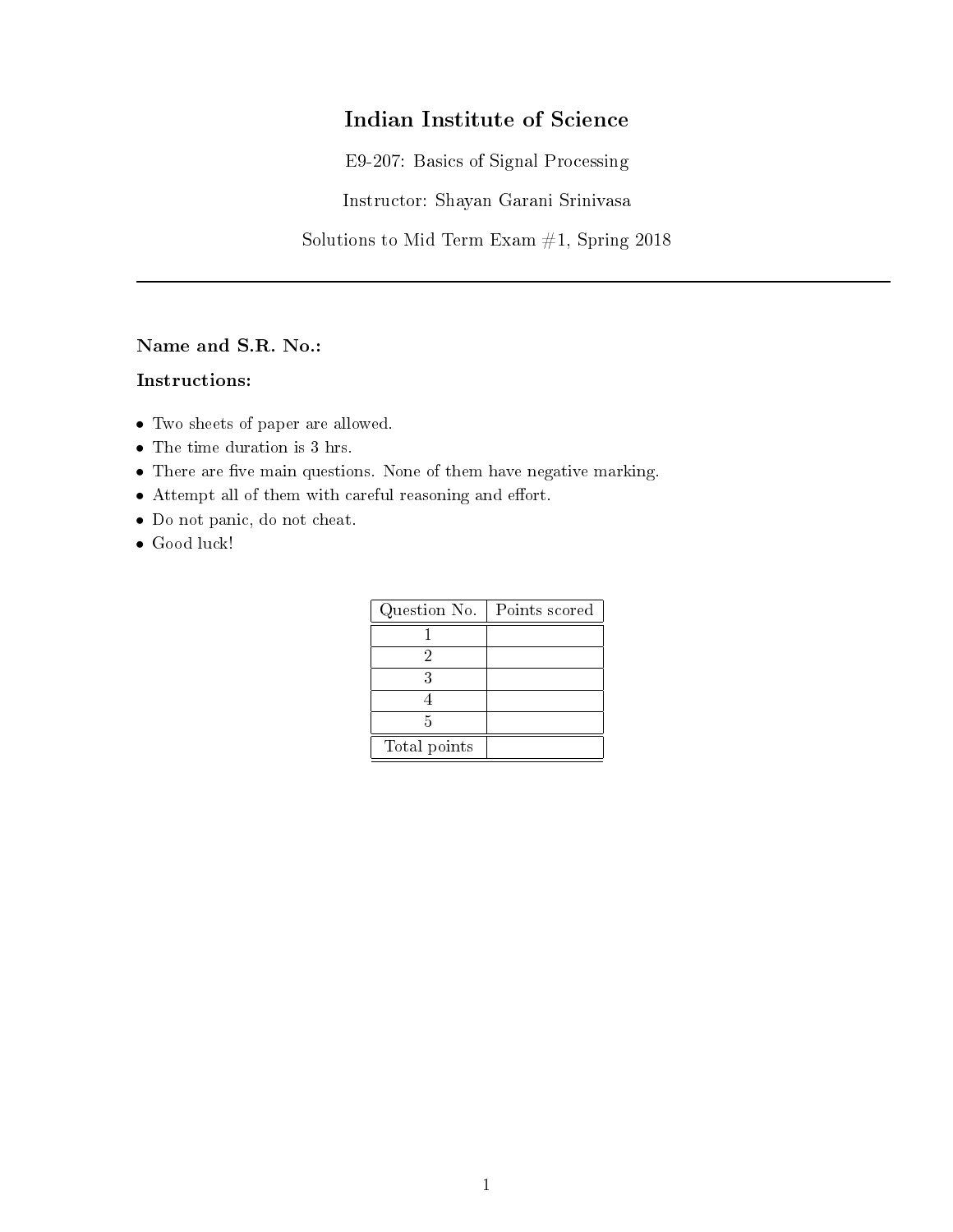PROBLEM 1: Examine if the following statements are true or false with correct reasoning. Random guessing or incorrect reasoning fetches zero credit. A statement is true if it is generic for all cases. A counter example is enough to make it false. All sub-parts of this problem carry equal credit.

- 1. Since downsampling and upsampling operations are not time invariant, all multi-rate systems that use downsamplers and upsamplers are non-LTI.
- 2. Let  $\underline{v}_i = (a_{i1}, a_{i2}, \cdots, a_{iN})$  be a set of vectors for  $i = 1, 2, \cdots N$ . Let  $\underline{u}_i = (a_{1i}, a_{2i}, \cdots, a_{Ni})$  be another set of vector  $i = 1, 2, \cdots N$ . We define two spaces  $\mathcal V$  and  $\mathcal U$  as  $\mathcal V = \text{Span}(\{\underline{v}_1, \underline{v}_2, \cdots, \underline{v}_N\})$ and  $\mathcal{U} = \text{Span}(\{\underline{u}_1, \underline{u}_2, \dots, \underline{u}_N\})$ . We know that  $\dim(\mathcal{V}) < N$ . Then  $\dim(\mathcal{U}) > \dim(\mathcal{V})$ .
- 3. The inverse of a stable filter is also stable.
- 4. Let a signal  $s(t)$  be passed through a BIBO stable LTI system with impulse response  $h(t)$  to get the output  $y(t)$ . Let  $E_s$ ,  $E_h$  and  $E_y$  be the energies in  $s(t)$ ,  $h(t)$  and  $y(t)$  respectively. Then  $E_y \leq E_s E_h$ .
- 5. Let  $X(t)$  and  $Y(t)$  be two independent W.S.S processes. Their linear combination  $Z(t)$  =  $aX(t) + bY(t)$ ,  $a, b \in \mathbb{R}$  is also a W.S.S. process.

(25 pts.)

#### SOLUTION:

Part 1: (False) Upsampling by rate 2 followed by rate 2 downsampling gives the original signal back. Therefore, this system is LTI.

**Part 2:** (False) V and U are row and column spaces of a matrix respectively, where  $a_{ij}$  are the elements of the matrix. We can disprove the claim with the example matrix  $\begin{bmatrix} 1 & 2 \\ 1 & 2 \end{bmatrix}$ :  $v_1 = v_2 = (1, 2)$ .

Therefore, dim  $(V) = 1$ . For this example,  $u_2 = 2u_1 = (2, 2)$ . Since  $u_1$  and  $u_2$  are linearly dependent,  $\dim (\mathcal{U}) = 1$ . Therefore,  $\dim (\mathcal{U}) \ngeq \dim (\mathcal{V})$ .

**Part 3:** (False)  $H(z) = 2 - z^{-1}$  is FIR and hence stable. Its inverse  $\frac{1}{2-z^{-1}}$  has a pole at  $z = 0.5$  i.e., inside unit circle. Therefore the inverse is not sable.

Part 4: (False) There are several simple counter examples to disprove this:

Example 1: Let 
$$
s[n] = h[n] = \begin{cases} 1, & n = 0, 1 \\ 0, & \text{otherwise} \end{cases}
$$
. This gives  $y[n] = \begin{cases} 1, & n = 0, 2 \\ 2, & n = 1 \\ 0, & \text{otherwise} \end{cases}$ . Therefore,

 $E_s = E_h = 2$  and  $E_y = 6 > E_s E_h = 4$ .

Example 2: Let  $s(t) = h(t) = \begin{cases} 1, & -1 \le t \le 1 \\ 0, & -1 \le t \le 1 \end{cases}$ 0, otherwise This gives  $y(t) = \begin{cases} 2 - |t|, & -2 \leq t \leq 2 \end{cases}$ 0, otherwise . Here,

 $E_s = E_h = 2$  and  $E_y = \frac{16}{3} > E_s E_h = 4$ .

Example 3: If  $S(f)$ ,  $H(f)$  and  $Y(f)$  are the frequency responses of  $s(t)$ ,  $h(t)$  and  $y(t)$  respectively, we have

$$
Y(f) = S(f) H(f)
$$

and

$$
E_s = \int_{-\infty}^{\infty} |S(f)|^2 df, \quad E_h = \int_{-\infty}^{\infty} |H(f)|^2 df, \quad E_y = \int_{-\infty}^{\infty} |Y(f)|^2 df.
$$

We prove using following example:  $|S(f)|^2 = |H(f)|^2 =$  $\int f \quad 0 \le f \le 1,$  $\begin{array}{c} \n\frac{\partial}{\partial y} = \frac{\partial}{\partial z} + \frac{\partial}{\partial z} + \frac{\partial}{\partial z} \\ \n0 & \text{otherwise.} \n\end{array}$  This gives us  $E_s = E_h =$  $\frac{1}{\sqrt{2}}$ 0  $f df = \frac{1}{2}$  $\frac{1}{2}$  and  $E_y = \int_0^1$  $\int_{0}^{\overline{}} |f|^2 df = \frac{1}{3}$  $\frac{1}{3}$ . In this case  $E_y = \frac{1}{3} \ge \frac{1}{4} = E_s E_h$ .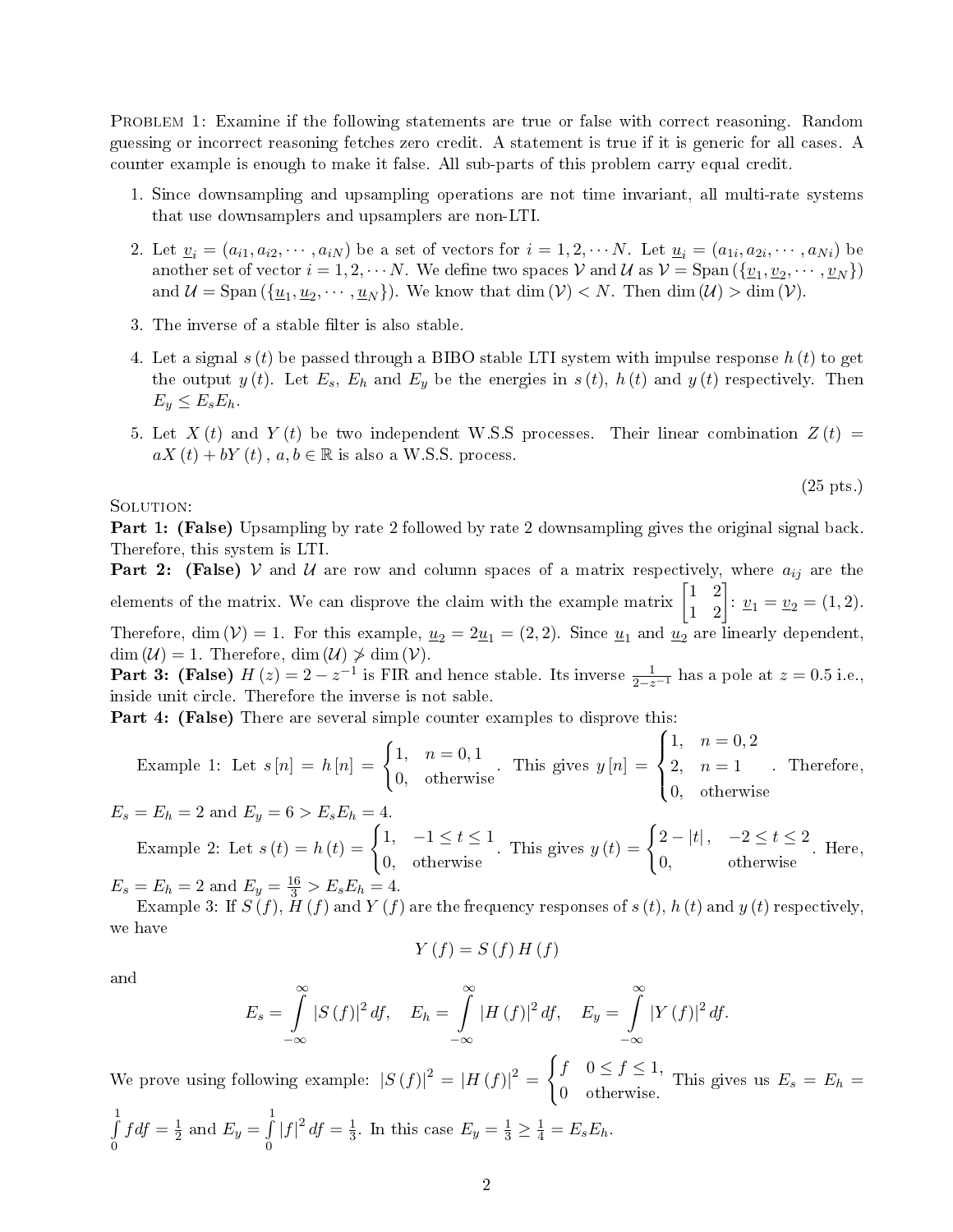Note 1: Using Cauchy-Schwartz inequality, we get

$$
\left| \int_{-\infty}^{\infty} |Y(f)| \, df \right|^2 \le \left( \int_{-\infty}^{\infty} |S(f)|^2 \, df \right) \left( \int_{-\infty}^{\infty} |H(f)|^2 \, df = E_s E_h \right).
$$
\nBut,

\n
$$
E_y = \|Y(f)\|_{l_2}^2 = \int_{-\infty}^{\infty} |Y(f)|^2 \, df \text{ which cannot be related to } \left| \int_{-\infty}^{\infty} |Y(f)| \, df \right|^2 = \|Y(f)\|_{l_1}^2 \text{ as}
$$

 $||Y(f)||_{l_1}^2$  $\frac{2}{l_1} \leq ||Y(f)||_{l_2}^2$  $i_2$  i.e.,  $\begin{array}{c} \begin{array}{c} \begin{array}{c} \end{array} \\ \begin{array}{c} \end{array} \end{array} \end{array}$ R∞  $\int_{-\infty}^{\infty} |Y(f)| df$  $\begin{array}{c} \begin{array}{c} \begin{array}{c} \begin{array}{c} \end{array} \\ \end{array} \\ \begin{array}{c} \end{array} \end{array} \end{array} \end{array}$  $\leq E_y$ . This does not give the desired result. From Cauchy-

Schwartz inequality, the smallest value of  $E_s E_h$  is  $||Y(f)||_{l_1}^2$  $\int_{l_1}^{2}$  which is achievable when  $S(f) = kH(f)$ , we can disprove the statement by choosing any arbitrary  $S(f) = kH(f)$  where  $|S(f)|$  is not a constant in f. Equivalently, we can take any time domain signals  $s(t) = h(t)$  such that  $|S(f)|$  is not a constant.

Part 5: (True)  $\mathbb{E}[Z(t)] = a \mathbb{E}[X(t)] + b \mathbb{E}[X(t)] = a\mu_X + b\mu_Y$ .

$$
\mathbb{E}\left[Z\left(t\right)Z^*\left(t+\tau\right)\right] = |a|^2 \mathbb{E}\left[X\left(t\right)X^*\left(t+\tau\right)\right] + ab^* \mathbb{E}\left[X\left(t\right)Y^*\left(t+\tau\right)\right] \n+ a^* b \mathbb{E}\left[Y\left(t\right)X^*\left(t+\tau\right)\right] + |b|^2 \mathbb{E}\left[Y\left(t\right)Y^*\left(t+\tau\right)\right] \n= |a|^2 R_X(\tau) + |b|^2 R_Y(\tau) + ab^* \mu_X \mu_Y^* + a^* b \mu_X^* \mu_Y.
$$

Since  $\mathbb{E}[Z(t)]$  and  $\mathbb{E}[Z(t)Z^*(t+\tau)]$  are independent of t,  $Z(t)$  is also a W.S.S. process.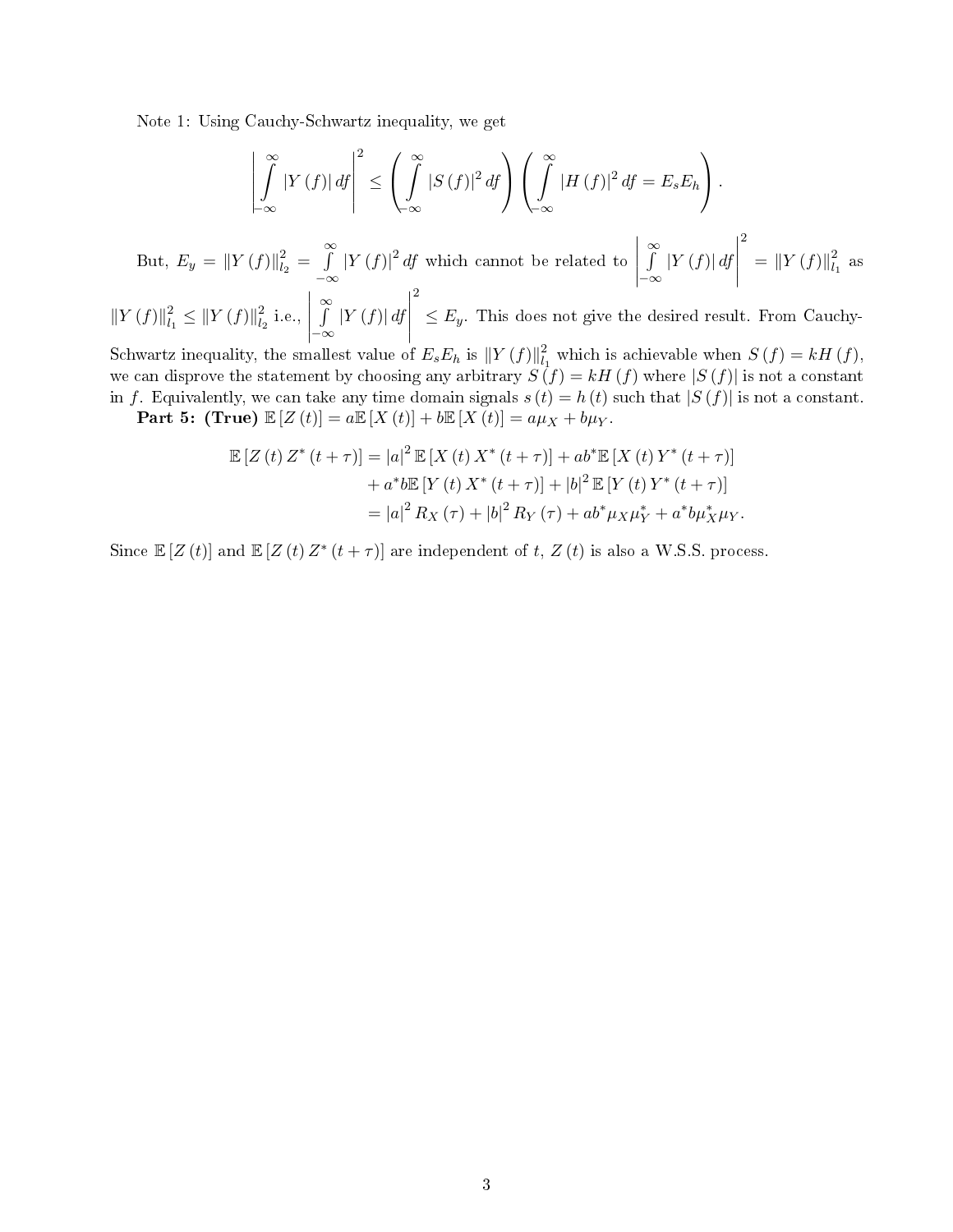PROBLEM 2: This problem has two parts:

1. A discrete-time system with forcing function  $f[n]$  and output  $y[n]$  is represented using state variables  $u[n]$  and  $w[n]$  as

$$
w[n+1] = 2u[n] + 3f[n],
$$
  
\n
$$
u[n+1] = w[n] + 2f[n],
$$
  
\n
$$
y[n] = u[n] + 3w[n] + f[n].
$$

What are the modes of the system? What is the the transfer function of the system? What are the state space parameters  $(A, \underline{b}, \underline{c}, d)$  of the system? (10 pts.)

2. Consider a cascade of two LTI systems A and B with impulse responses  $H_A(z) = \frac{1-z^{-1}}{(2+z^{-1})(1-3z^{-1})}$ and  $H_B(z) = \frac{1-3z^{-1}}{1-z^{-1}}$  respectively. Write down the time difference equations representing the systems  $A$  and  $B$ . Combine the two difference equations to obtain a time difference equation for the overall cascaded system. Compare the obtained equation with the overall impulse response of the cascaded system. (10 pts.)

SOLUTION:

**Part 1:** Taking z-transform of the given equations, we get

$$
zW\left(z\right) = 2U\left(z\right) + 3F\left(z\right) \tag{1}
$$

$$
zU\left(z\right) = W\left(z\right) + 2F\left(z\right) \tag{2}
$$

$$
Y(z) = U(z) + 3W(z) + F(z).
$$
 (3)

Multiplying (2) by z on both sides and substituting  $zW(z)$  from (1), we get

$$
z^{2}U(z) = zW(z) + 2zF(z) = 2U(z) + (2z + 3) F(z)
$$
  
\n
$$
\implies U(z) = \frac{2z + 3}{z^{2} - 2} F(z)
$$
\n(4)

Using this in (2) to obtain  $W(z)$ :

$$
W(z) = zU(z) - 2F(z) = \frac{z(2z+3) - 2(z^2-2)}{z^2 - 2}F(z) = \frac{3z+4}{z^2 - 2}F(z).
$$
 (5)

Using  $(4)$  and  $(5)$  in  $(3)$ , we get

$$
\frac{Y(z)}{F(z)} = \frac{(2z+3)+3(3z+4)+z^2-2}{z^2-2} = \frac{z^2+11z+13}{z^2-2} = \frac{1+11z^{-1}+13z^{-2}}{1-2z^{-2}}.
$$

Therefore, the transfer function of the system is  $\frac{1+11z^{-1}+13z^{-2}}{1-2z^{-2}}$ . The modes of the system are  $\pm\sqrt{2}$ . Defining  $\underline{v}[n] = \begin{bmatrix} w[n] \\ w[n] \end{bmatrix}$  $u\left[n\right]$ 1 , we can rewrite the given set of equations as

$$
\underline{v}[n+1] = \underbrace{\begin{bmatrix} 0 & 1 \\ 2 & 0 \end{bmatrix}}_{\mathbf{A}} \underline{v}[n] + \underbrace{\begin{bmatrix} 3 \\ 2 \end{bmatrix}}_{\underline{b}} f[n], \text{ and } y[n] = \underbrace{\begin{bmatrix} 3 & 1 \end{bmatrix}}_{\underline{c}^T} \underline{v}[n] + \underbrace{1}_{d} f[n].
$$

Therefore, the state variables of the system are  $\mathbf{A} =$  $\begin{bmatrix} 0 & 1 \\ 2 & 0 \end{bmatrix}$ ,  $\underline{b} =$  3 2  $\overline{1}$  $, \underline{c}^T = [3 \ 1], d = 1.$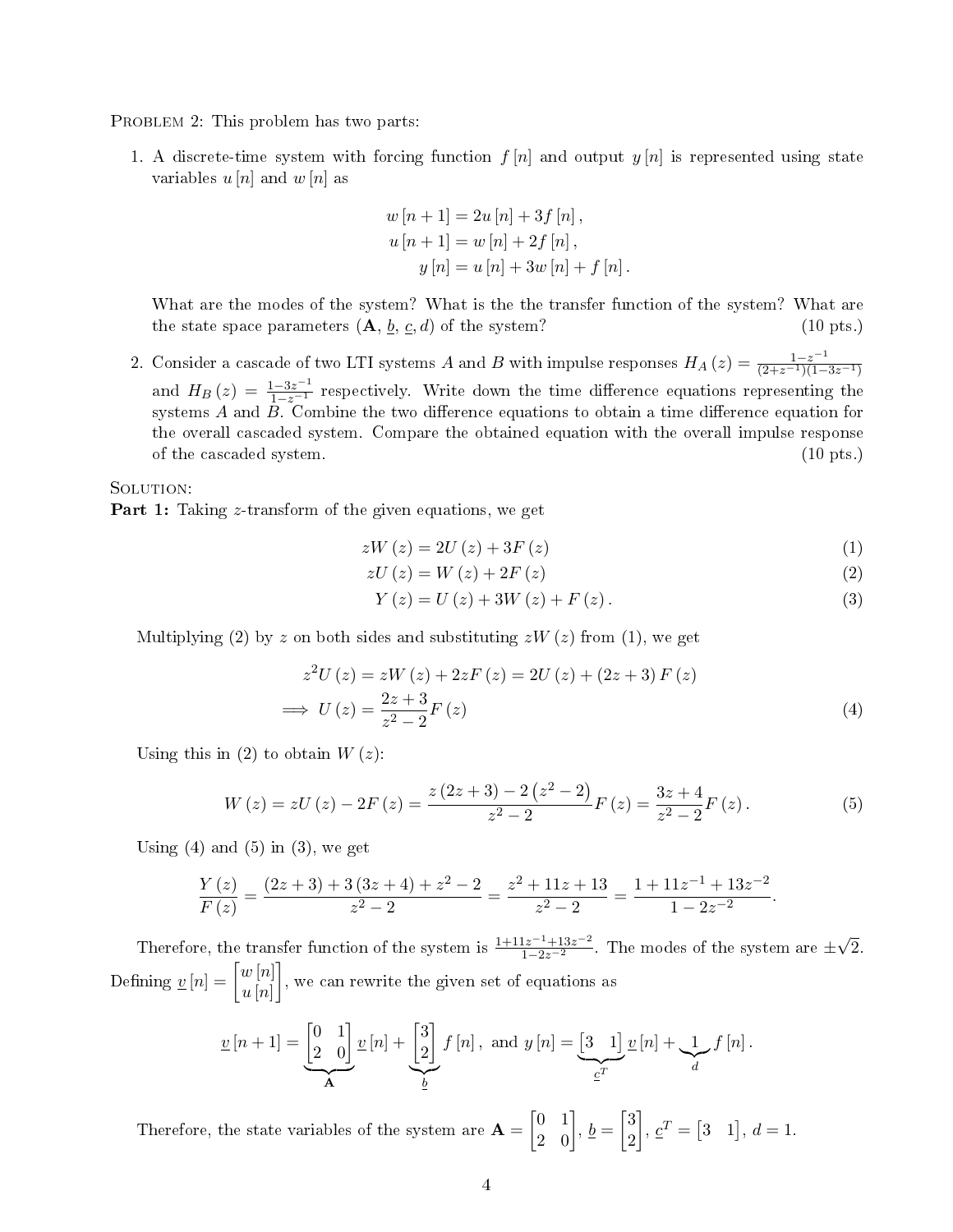**Part 2:** Let  $x[n]$  be the input to the cascaded system,  $w[n]$  be the output of the system A, and  $y[n]$ be the output of the entire cascaded system. From the impulse response of the systems, we have

$$
\frac{W(z)}{X(z)} = \frac{1 - z^{-1}}{(2 + z^{-1})(1 - 3z^{-1})}, \qquad \frac{Y(z)}{W(z)} = \frac{1 - 3z^{-1}}{1 - z^{-1}}.
$$
  
\n
$$
\implies (2 - 5z^{-1} - 3z^{-2}) W(z) = (1 - z^{-1}) X(z)
$$
  
\nand  $(1 - z^{-1}) Y(z) = (1 - 3z^{-1}) W(z)$ 

Taking the inverse z-transform of the above equations, we get the time difference equations as

$$
2w[n] - 5w[n-1] - 3w[n-2] = x[n] - x[n-1]
$$
\n(6)

$$
y[n] - y[n-1] = w[n] - 3w[n-1]
$$
\n(7)

Similarly, the transfer function of the overall cascaded system is  $H_A(z) H_B(z) = \frac{1}{2+z^{-1}}$ . Therefore, the time-difference equation of the cascaded system is

$$
2y[n] + y[n-1] = x[n]
$$
  
\n
$$
\implies 2y[n] + y[n-1] - x[n] = 0
$$
\n(8)

Equation  $(7)$  is true for all n. Therefore,

$$
w[n] - 3w[n-1] = y[n] - y[n-1],
$$
\n(9)

and 
$$
w[n-1]-3w[n-2] = y[n-1]-y[n-2]
$$
. (10)

Equation (6) can be written as

$$
2(w [n] - 3w [n-1]) + (w [n-1] - 3w [n-2]) = x [n] - x [n-1].
$$

Using (9) and (10) in the above equation, we get

$$
2(y[n] - y[n-1]) + y[n-1] - y[n-2] = x[n] - x[n-1]
$$
  
\n
$$
\implies 2y[n] - y[n-1] - y[n-2] = x[n] - x[n-1]
$$
\n(11)

Equation  $(11)$  gives the time difference equation of the cascaded system. The equation  $(11)$  can be written as

$$
(2y[n] + y[n-1] - x[n]) - (2y[n-1] + y[n-2] - x[n-1]) = 0
$$
\n(12)

We can see similarity in (8) and (12). If we define  $u[n] = 2y[n] + y[n-1] - x[n]$ , the equation (12) becomes  $u[n] = u[n-1]$ . Therefore  $u[n] = c$  for some constant c. In order to prove that (8) and (12) are same, we have to show that  $c = 0$  is the only possibility.

Since the ROC of  $\sum^{\infty}$  $_{k=0}$  $|z|$  is  $|z|$  < 1 and the ROC of  $\sum_{i=1}^{n}$  $k=-\infty$  $z^{-k}$  is  $|z| > 1$ , we claim that  $c = 0$  is the only value for which  $W(z) = \sum_{n=0}^{\infty}$  $k=-\infty$  $cz^{-k}$  can be defined on z plane. Therefore,  $c = 0 \implies u[n] = 0$ . Hence, we can say that (12) implies (8).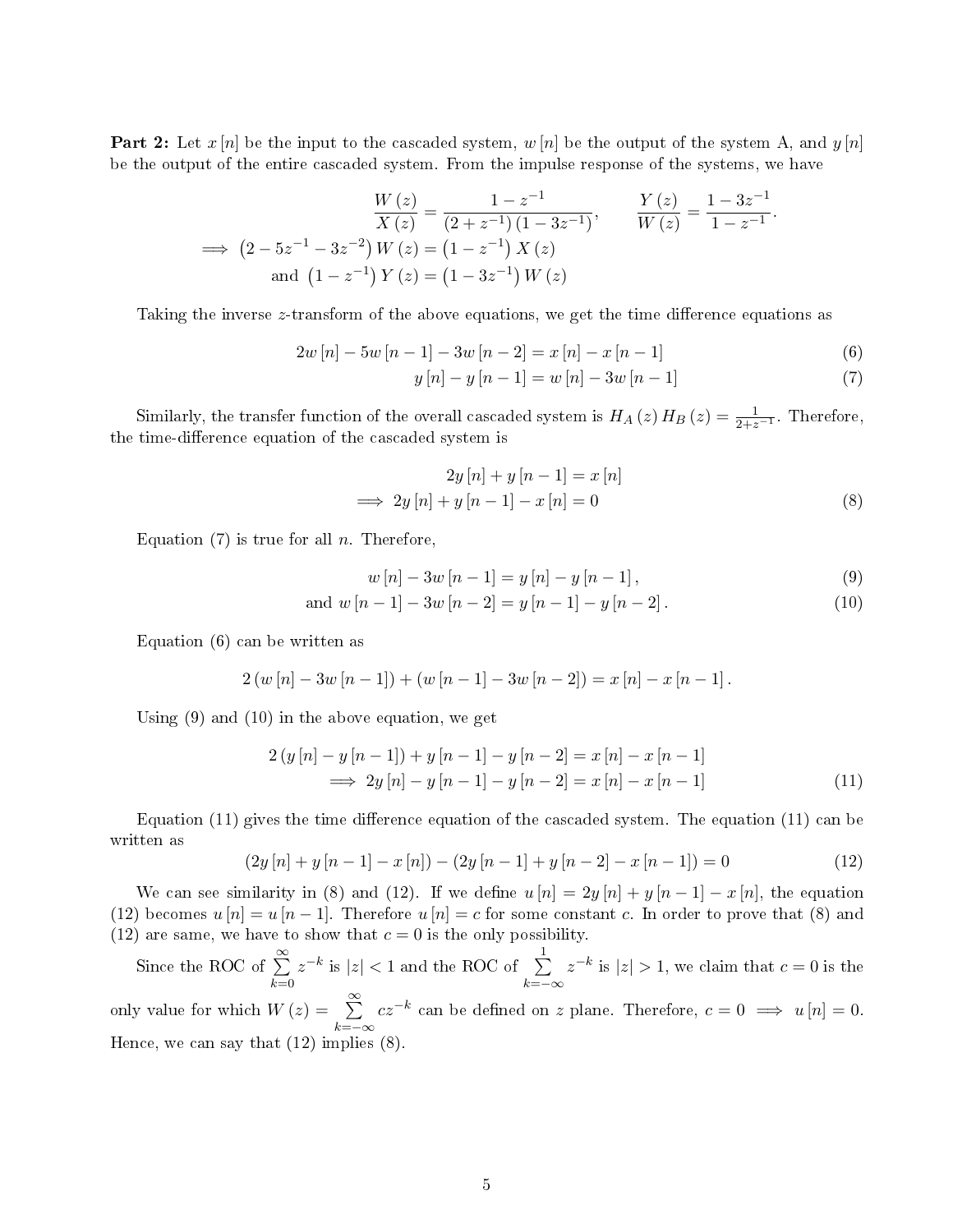PROBLEM 3: This problem has two parts:

- 1. Let S be a finite dimensional vector space and  $V_1 \subset S$  and  $V_2 \subset S$  be two sub-spaces in S. Show that dim  $(V_1 + V_2) = \dim(V_1) + \dim(V_2) \dim(V_1 \cap V_2)$ . (13 pts.) that dim  $(\mathcal{V}_1 + \mathcal{V}_2) = \dim (\mathcal{V}_1) + \dim (\mathcal{V}_2) - \dim (\mathcal{V}_1 \cap \mathcal{V}_2).$
- 2. Consider the following three signals given by

$$
s_1(t) = \begin{cases} 1, & 0 \le t \le 0.25, \\ -1. & 0.25 < t \le 0.75, \\ 1, & 0.75 < t \le 1, \\ 0, & \text{otherwise,} \end{cases} \quad s_2(t) = \begin{cases} 1, & 0 \le t \le 0.5, \\ -1, & 0.5 < t \le 1 \\ 0 & \text{otherwise,} \end{cases}, \quad s_3(t) = \begin{cases} t - 0.5, & 0 \le t \le 1, \\ 0 & \text{otherwise,} \end{cases}.
$$

Find an appropriate orthonormal basis for the signal space spanned by the three signals and represent the three signals as points in the signal space. What is the least squares approximation of the signal

$$
s(t) = \begin{cases} \sin(2\pi t) & 0 \le t \le 1, \\ 0, & \text{otherwise,} \end{cases}
$$

in the signal space. Plot the approximated signal as a function of time. (12 pts.)

#### SOLUTION:

#### Part 1:

We know that  $\mathcal{V}_1 \cap \mathcal{V}_2$  is a sub-space. Let  $R = \{\underline{y}_1, ..., \underline{y}_l\}$  be an orthogonal basis of  $\mathcal{V}_1 \cap \mathcal{V}_2$ . Every finite linearly independent subset of  $\cal V$  can be extended to a basis of  $\cal V$ . Let  $S=\{\underline{u}_1,...,\underline{u}_m\}$  be an orthogonal set such that  $S \cup R$  is an orthogonal basis for  $\mathcal{V}_1$ . Similarly, let  $T = \{\underline{w}_1, ..., \underline{w}_n\}$  be an orthogonal set such that  $T \cup R$  is an orthogonal basis for  $\mathcal{V}_2$ . Therefore, dim  $(\mathcal{V}_1) = l + m$  and dim  $(\mathcal{V}_2) = l + n$ . Our goal is to show that

$$
S \cup T \cup R = \{ \underline{y}_1, \dots, \underline{y}_l, \underline{u}_1, \dots, \underline{u}_m, \underline{w}_1, \dots, \underline{w}_n \} \text{ is a basis of } \mathcal{V}_1 + \mathcal{V}_2. \tag{13}
$$

We need to show that  $\mathcal{V}_1+\mathcal{V}_2 = \text{span}(S \cup T \cup R)$  and  $S \cup T \cup R$  is a linearly independent set. Assuming that this has been shown, then

$$
\dim(\mathcal{V}_1 + \mathcal{V}_2) + \dim(\mathcal{V}_1 \cap \mathcal{V}_2) = (l + m + n) + l = (l + m) + (l + n) = \dim(\mathcal{V}_1) + \dim(\mathcal{V}_2).
$$

Let us now show the result in equation (13). Let  $\underline{v} \in \mathcal{V}_1 + \mathcal{V}_2$ . Then  $\underline{v} = \underline{v}_1 + \underline{v}_2$  where  $\underline{v}_1 \in \mathcal{V}_1$ , and  $v_2 \in V_2$ . Since  $v_1 \in \text{span}(S \cup R)$  and  $v_2 \in \text{span}(T \cup R)$ , it follows that  $v \in \text{span}(S \cup T \cup R)$  and so  $\mathcal{V}_1 + \mathcal{V}_2 = \text{span}(S \cup T \cup R)$ . Suppose that

$$
\sum_{i=1}^{l} a_i \underline{y}_i + \sum_{i=1}^{m} b_i \underline{u}_i + \sum_{i=1}^{n} \underline{c}_i w_i = 0
$$

where  $a_i, b_i, c_i \in \mathbb{R}$ . Then,

$$
\underbrace{\sum_{i=1}^{n} c_i \underline{w}_i}_{\in \mathcal{V}_2} = \underbrace{-\sum_{i=1}^{l} a_i \underline{y}_i - \sum_{i=1}^{m} b_i \underline{u}_i}_{\in \mathcal{V}_1} \in \mathcal{V}_1 \cap \mathcal{V}_2.
$$

Thus,  $\sum_{n=1}^{\infty}$  $\sum_{i=1}^{n} c_i \underline{w}_i = \sum_{i=1}^{l}$  $i=1$  $d_i \underline{y}_i$ , since R is a basis of  $\mathcal{V}_1 \cap \mathcal{V}_2$ . Since  $T \cup R$  is a basis of  $\mathcal{V}_2$ , it follows that  $c_i = 0, 1 \leq i \leq n$ , and  $d_i = 0, 1 \leq i \leq l$ . Now we have  $\sum_{i=1}^{l}$  $i=1$  $a_i \underline{y}_i + \sum_{i=1}^m$  $\sum_{i=1} b_i \underline{u}_i = 0$ . Since  $S \cup R$  is a basis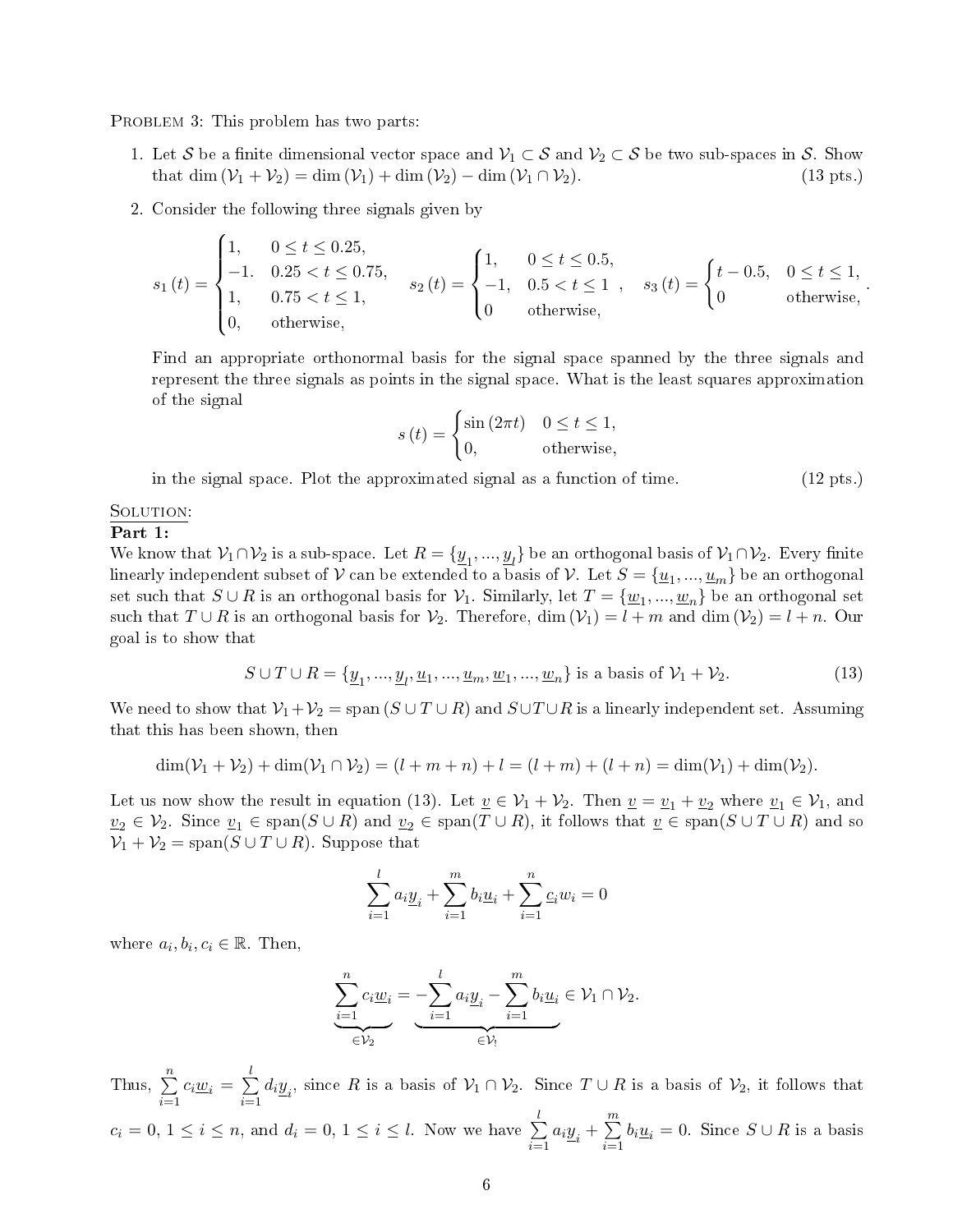of  $\mathcal{V}_1$ , it follows that  $a_i = 0, 1 \le i \le l$  and  $b_i = 0, 1 \le i \le m$ . This shows  $S \cup T \cup R$  is a linearly independent set and so  $S \cup T \cup R$  is a basis of  $\mathcal{V}_1 + \mathcal{V}_2$ .

## Part 2:

We proceed with Gram-Schmidt orthonormalization of the signals to find an orthonormal basis.

$$
v_1(t) = s_1(t)
$$

$$
v_2(t) = s_2(t) - \frac{\langle s_2(t), v_1(t) \rangle}{\langle v_1(t), v_1(t) \rangle} v_1(t)
$$

Now,

$$
\langle s_2(t), v_1(t) \rangle = \int_0^1 s_2(t) v_1(t) dt
$$
  
= 
$$
\int_0^{0.25} (1 \times 1) dt + \int_{0.25}^{0.5} (-1 \times 1) dt + \int_{0.5}^{0.75} (-1 \times -1) dt + \int_{0.75}^1 (1 \times -1) dt
$$
  
= 0.25 - 0.25 + 0.25 - 0.25  
= 0

So we get,

$$
v_2(t) = s_2(t)
$$

Now,

$$
v_3(t) = s_3(t) - \frac{\langle s_3(t), v_1(t) \rangle}{\langle v_1(t), v_1(t) \rangle} v_1(t) - \frac{\langle s_3(t), v_2(t) \rangle}{\langle v_2(t), v_2(t) \rangle} v_2(t)
$$

Let us find  $\langle s_3(t), v_1(t) \rangle$  and  $\langle s_3(t), v_2(t) \rangle$ 

$$
\langle s_3(t), v_1(t) \rangle = \int_0^1 s_3(t) v_1(t) dt
$$
  
= 
$$
\int_0^{0.25} ((t - 0.5) \times 1) dt + \int_{0.25}^{0.75} ((t - 0.5) \times -1) dt + \int_{0.75}^1 ((t - 0.5) \times 1) dt
$$
  
= 0

$$
\langle s_3(t), v_2(t) \rangle = \int_0^1 s_3(t) v_2(t) dt
$$
  
= 
$$
\int_0^{0.5} ((t - 0.5) \times 1) dt + \int_{0.5}^1 ((t - 0.5) \times -1) dt
$$
  
= -0.25

$$
\langle v_2(t), v_2(t) \rangle = \int_0^{0.5} (1 \times 1) dt + \int_{0.5}^1 (-1 \times -1) dt
$$
  
= 0.5 + 1 - 0.5  
= 1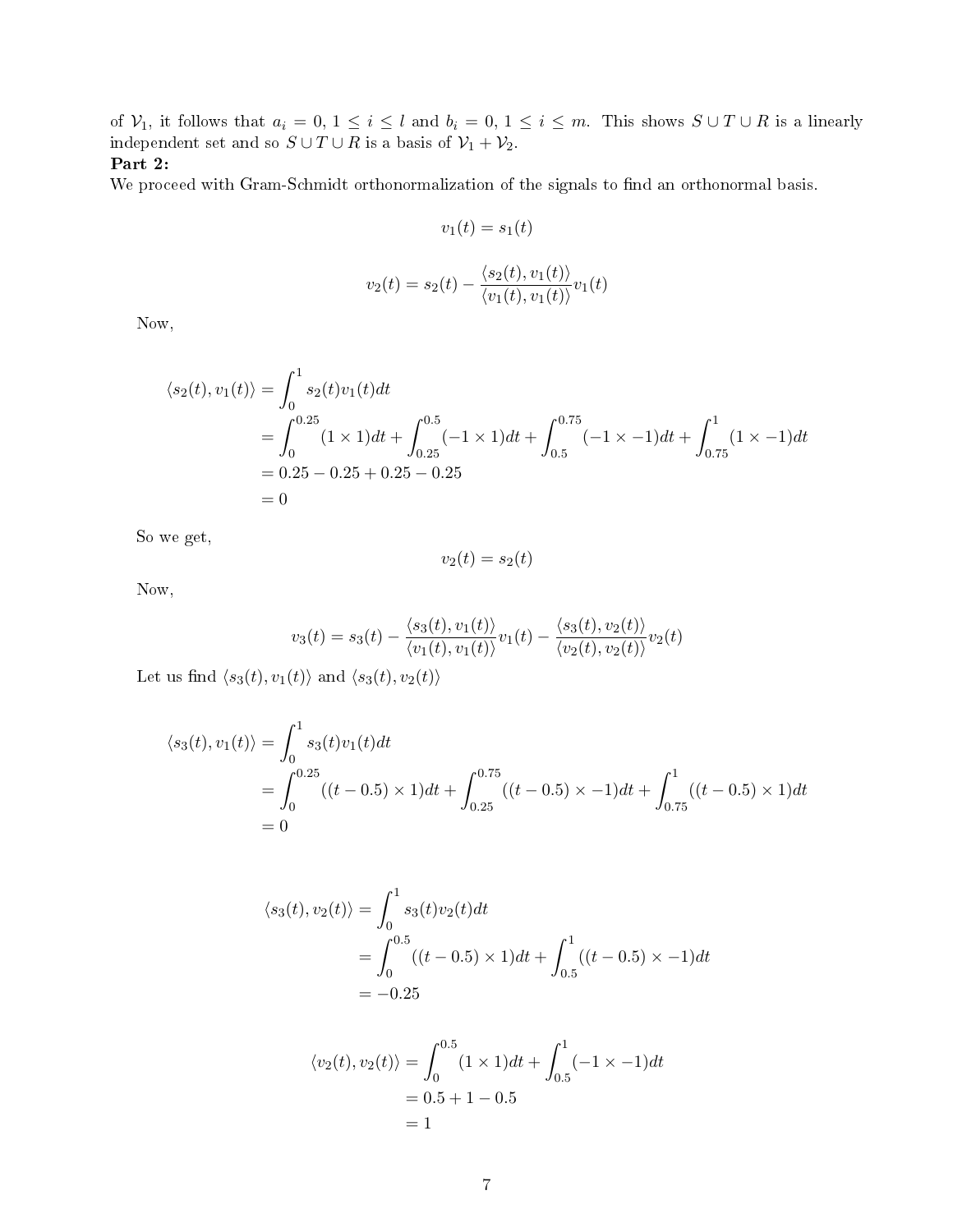So, we get

$$
v_3(t) = s_3(t) + 0.25v_2(t) = s_3(t) + 0.25s_2(t)
$$

$$
v_3(t) = \begin{cases} t - 0.25, & 0 \le t \le 0.5, \\ t - 0.75, & 0.5 < t \le 1 \\ 0 & \text{otherwise,} \end{cases}
$$

 $v_1(t)$ ,  $v_2(t)$  and  $v_3(t)$  are orthogonal basis for the signal space spanned by  $s_1(t)$ ,  $s_2(t)$  and  $s_3(t)$ . We need to normalise the vectors to get and orthonormal basis.

We get orthonormal basis  $u_1(t)$ ,  $u_2(t)$  and  $u_3(t)$  as follows

$$
u_1(t) = \frac{v_1(t)}{||v_1(t)||} = v_1(t) = s_1(t)
$$
  
\n
$$
u_2(t) = \frac{v_2(t)}{||v_2(t)||} = v_2(t) = s_2(t)
$$
  
\n
$$
u_3(t) = \frac{v_3(t)}{||v_3(t)||}
$$
  
\n
$$
= \frac{v_3(t)}{\sqrt{\int_0^1 (v_3(t))^2 dt}}
$$
  
\n
$$
= \frac{v_3(t)}{\sqrt{\int_0^{0.5} (t - 0.25)^2 dt + \int_0^1 (t - 0.75)^2 dt}}
$$
  
\n
$$
= \frac{v_3(t)}{\sqrt{\frac{1}{48}}}
$$
  
\n
$$
= \sqrt{48}(s_3(t) + 0.25s_2(t))
$$
  
\n
$$
= \sqrt{3}(4s_3(t) + s_2(t))
$$

From above we can write the following,

$$
s_1(t) = u_1(t), s_2(t) = u_2(t)
$$
 and  $s_3(t) = -0.25u_2(t) + \frac{1}{\sqrt{48}}u_3(t)$ 

The signals  $s_1(t)$ ,  $s_2(t)$  and  $s_3(t)$  can be represented as points in signal space with respect orthonormal basis  $\{u_1(t), u_2(t), u_3(t)\}\$ as

$$
s_1(t) = (1, 0, 0), s_2(t) = (0, 1, 0) \text{ and } s_3(t) = (0, -0.25, \frac{1}{\sqrt{48}})
$$

To find the least squared approximation of signal  $s(t)$  in the signal space,

$$
s(t) = \langle s(t), u_1(t) \rangle u_1(t) + \langle s(t), u_2(t) \rangle u_2(t) + \langle s(t), u_3(t) \rangle u_3(t)
$$
  
=  $(\int_0^1 s(t)u_1(t)dt)u_1(t) + (\int_0^1 s(t)u_2(t)dt)u_2(t) + (\int_0^1 s(t)u_3(t)dt)u_3(t)$   
=  $0 \times u_1(t) + \frac{2}{\pi} \times u_2(t) + 0 \times u_3(t)$   
=  $\frac{2}{\pi}u_2(t)$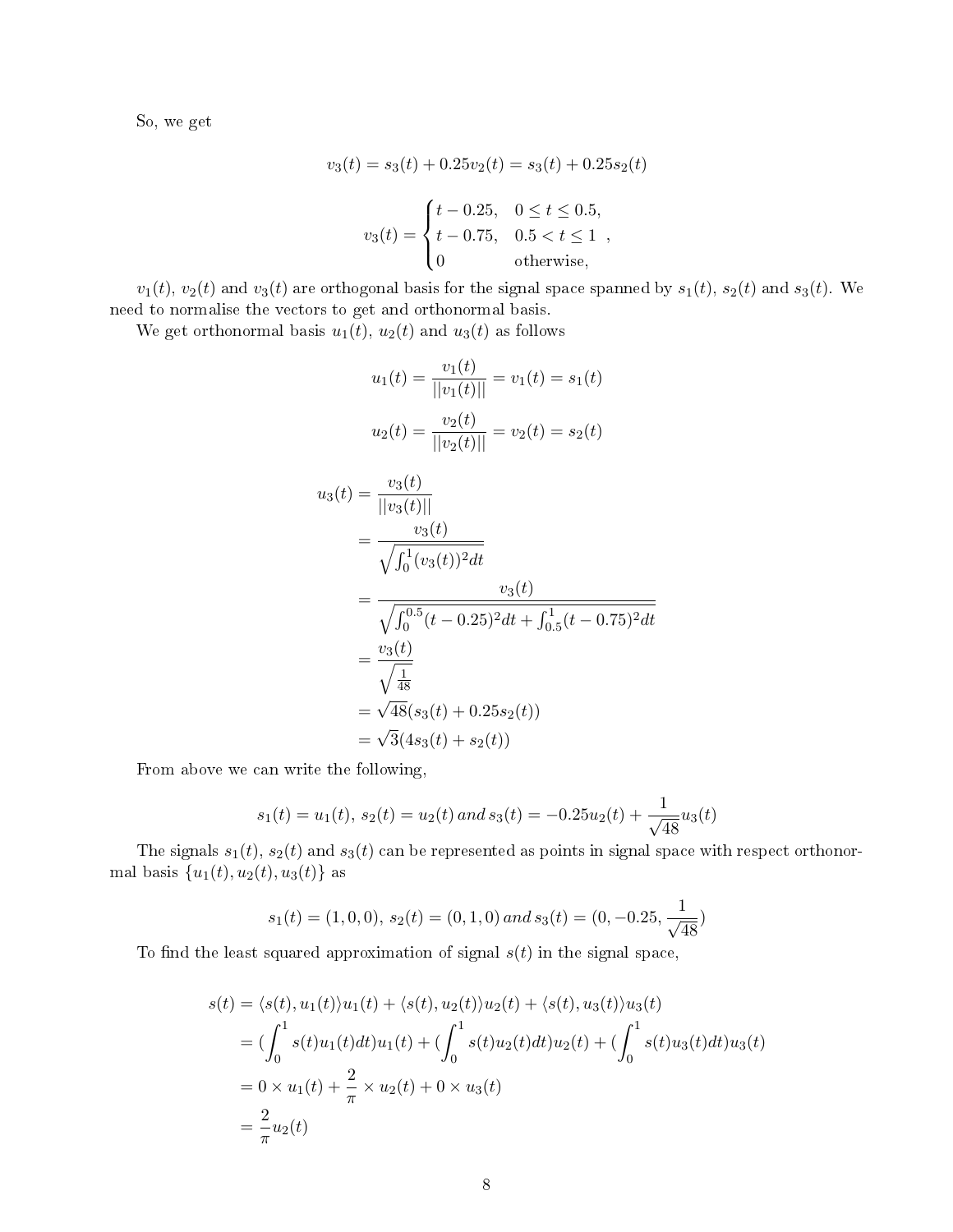Therefore the least squared approximation of the signal,

$$
s(t) = \begin{cases} \frac{2}{\pi}, & 0 \le t \le 0.5, \\ -\frac{2}{\pi}, & 0.5 < t \le 1 \\ 0 & \text{otherwise}, \end{cases}
$$

The plot of the least squared approximation of signal  $s(t)$  is shown below,

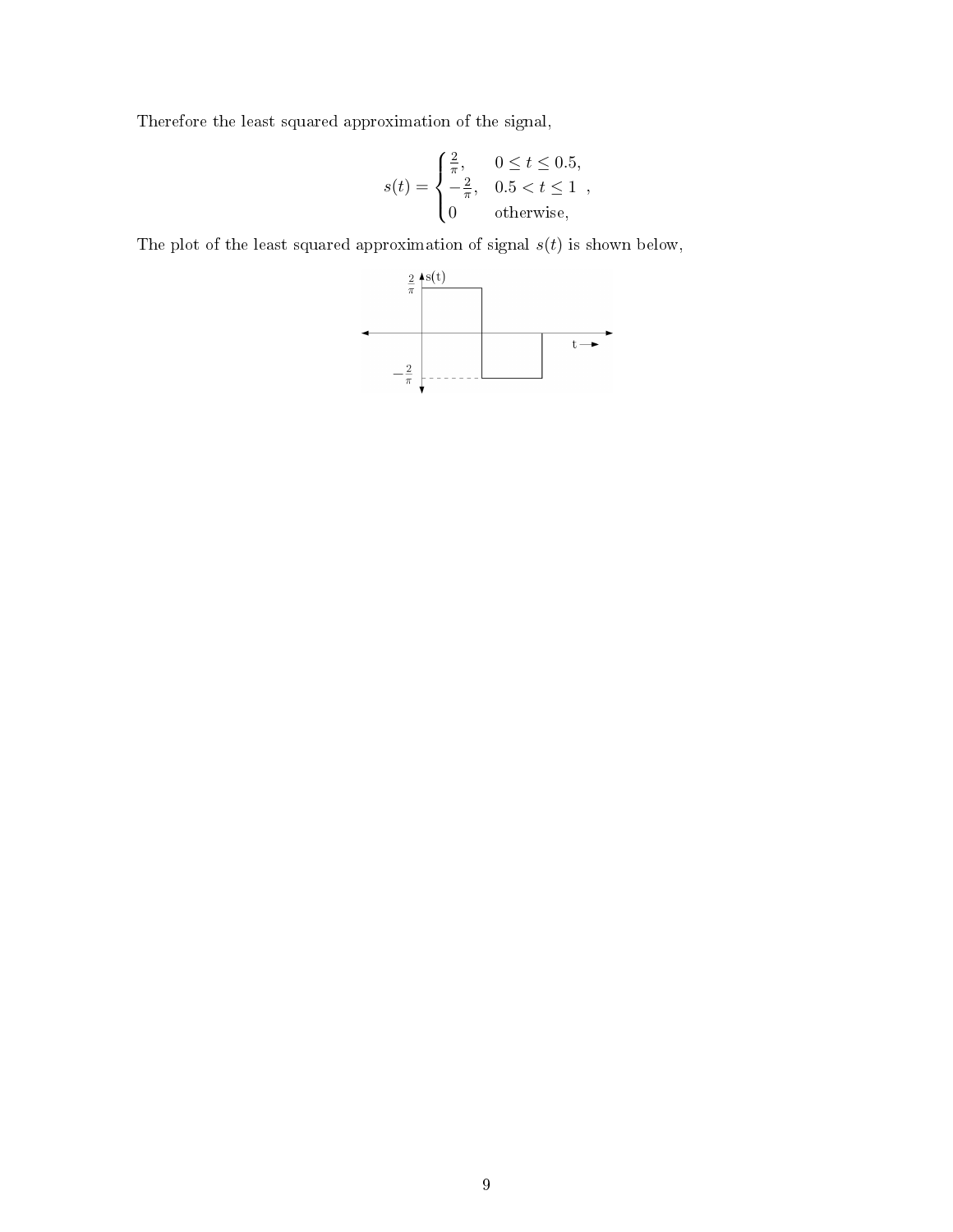PROBLEM 4: A signal  $s(t)$  with 60 Hz bandwidth and sampled at 600 Hz to obtain the samples  $s[n]$ . The signal s  $[n]$  is passed through following operations where  $H(z)$  is a low-pass filter. How do you choose the passband and stop band frequencies of  $H(z)$  such that the filter order is minimized and  $\hat{s}[n] = s[n]$ ? Sketch the frequency responses of the signal at various stages in the system.



SOLUTION:

Since  $\hat{s}[n]$  is an output of upsampler,  $\hat{s}[n] = 0$  for odd n. Therefore, the given circuit cannot reconstruct the original signal.

The bandwidth of the signal is  $\omega_B = 2\pi \frac{60}{600} = \frac{\pi}{5}$  $\frac{\pi}{5}$ . The frequency responses of  $s[n]$  and  $u[n]$  are given below



In order to minimize the order of  $H(z)$  its transition bandwidth must be as large as possible. Therefore, the passband frequency is  $\omega_s = \frac{\pi}{2}$  $\frac{\pi}{2}$ . The stopband frequency is  $\pi$ . Following gives the frequency response of  $H(z)$  and the signal  $v[n]$  and  $\hat{s}[n]$ .